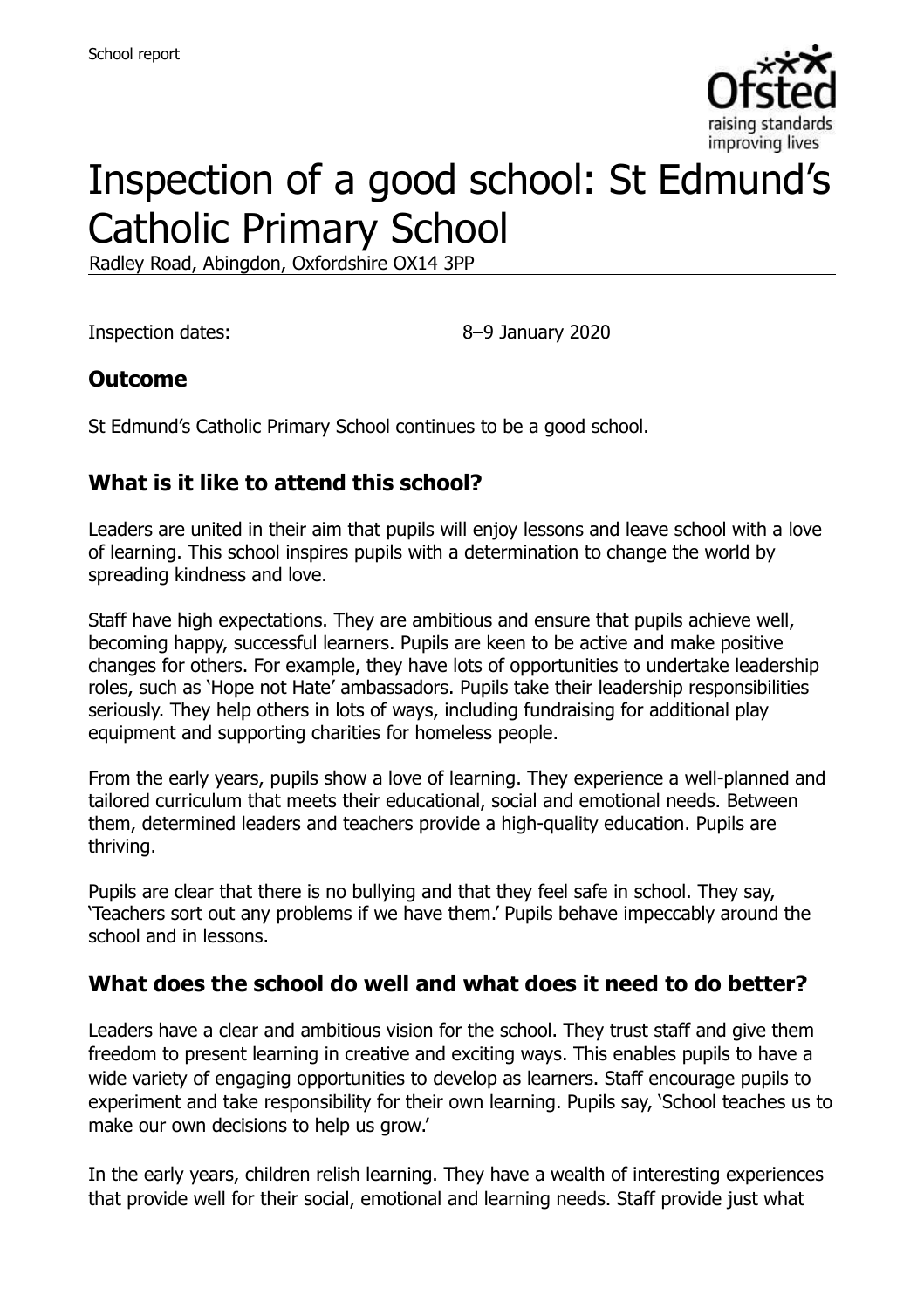

each child needs to feel secure and to learn in a safe and caring environment. Teachers develop children's curiosity, through exciting opportunities for making and playing. Children have richly planned activities that help them to understand the world. For example, they eagerly measure and discuss objects to see if they are shorter or longer than each other.

Reading is the central core of learning from the early years onwards as it is at the heart of the curriculum. There is a continual and rigorous approach to ensuring that every pupil has a wealth of support to develop confidence and fluency. They are taught, from the early years onwards, to apply phonics in order to secure understanding of unfamiliar words. Pupils enjoy phonics and have books and activities well matched to the sounds they are learning.

Pupils who need extra help with their reading get effective, timely and ample support to catch up. There are highly effective and well-established systems that have embedded a strong reading culture. Pupils strive to secure their 'Star Reader' badge for reading 50 or 100 books. An experienced team of reading volunteers devotes time to providing valued buddies to engage and build confidence for developing readers.

Leaders have a good understanding of the school's areas of strengths and development. They have taken effective action to embed a strong curriculum across the school. In some subjects, leaders are further refining the curriculum to ensure that all subjects, such as art and science, are as strong as the best. This is because pupils cannot always make links between the activities they enjoy and the skills and subject knowledge they are building up and developing. Pupils work closely with a nearby independent secondary school to further enrich their experiences in science.

This school confidently teaches pupils to celebrate the similarities and differences between cultures and religions. Pupils know the unique worth of their Catholic education but value the distinctiveness of other faith beliefs, such as Hinduism and Islam.

Pupils enjoy learning about other beliefs and cultures, stating, 'New people settle in well and there is a warm welcome for everyone.' Pupils care for others around the world. They listen carefully and discuss world events. They show concern for people in other countries and know why it is important that 'world leaders work together to strive for peace because war would be awful'.

There is no low-level disruption. All pupils, including those with special educational needs and/or disabilities, are keen to learn. They have timely support from caring staff who know each pupil's needs well. Pupils say there is no bullying. The Rainbow Room 'helps us to manage our feelings' and 'kind teachers help us and resolve what is wrong.'

# **Safeguarding**

The arrangements for safeguarding are effective.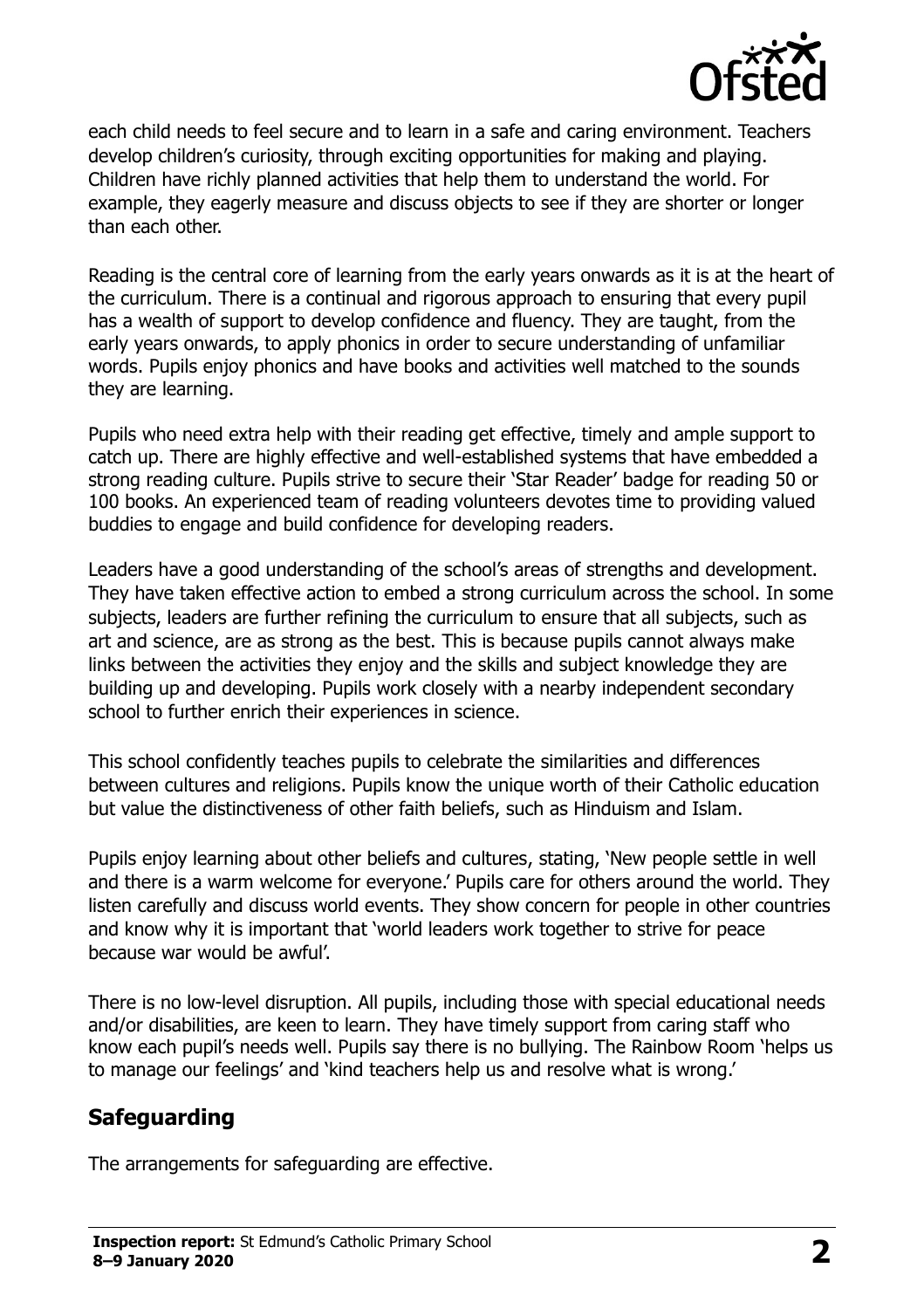

There is a strong, embedded culture and secure safeguarding practice throughout the school. Staff are well informed and know the signs to look for as they are regularly trained in how to keep pupils safe from harm. Record-keeping shows timely and effective actions to child protection concerns. Parents and carers are regularly informed, through newsletters and assemblies, about potential risks and how they can support their children to stay safe online. There are robust systems to keep all pupils safe from harm. If staff are not satisfied with the response from external professionals, they do not stop until someone listens because keeping pupils safe is a priority.

# **What does the school need to do to improve?**

# **(Information for the school and appropriate authority)**

■ Leaders know their school well and how to further improve it. They ensure that teachers' continued professional development is given a high priority to secure the strongest practice in all areas of the curriculum. They should further refine the curriculum so that all subjects, such as art and science, are as strong as the best.

#### **Background**

When we have judged a school to be good, we will then normally go into the school about once every four years to confirm that the school remains good. This is called a section 8 inspection of a good school or non-exempt outstanding school. We do not give graded judgements on a section 8 inspection. However, if we find some evidence that the school could now be better than good or that standards may be declining, then the next inspection will be a section 5 inspection. Usually this is within one to two years of the date of the section 8 inspection. If we have serious concerns about safeguarding, behaviour or the quality of education, we will convert the section 8 inspection to a section 5 inspection immediately.

This is the first section 8 inspection since we judged the school to be good on 18–19 May 2016.

#### **How can I feed back my views?**

You can use [Ofsted Parent View](https://parentview.ofsted.gov.uk/) to give Ofsted your opinion on your child's school, or to find out what other parents and carers think. We use Ofsted Parent View information when deciding which schools to inspect, when to inspect them and as part of their inspection.

The Department for Education has further quidance on how to complain about a school.

If you are the school and you are not happy with the inspection or the report, you can [complain to Ofsted.](https://www.gov.uk/complain-ofsted-report)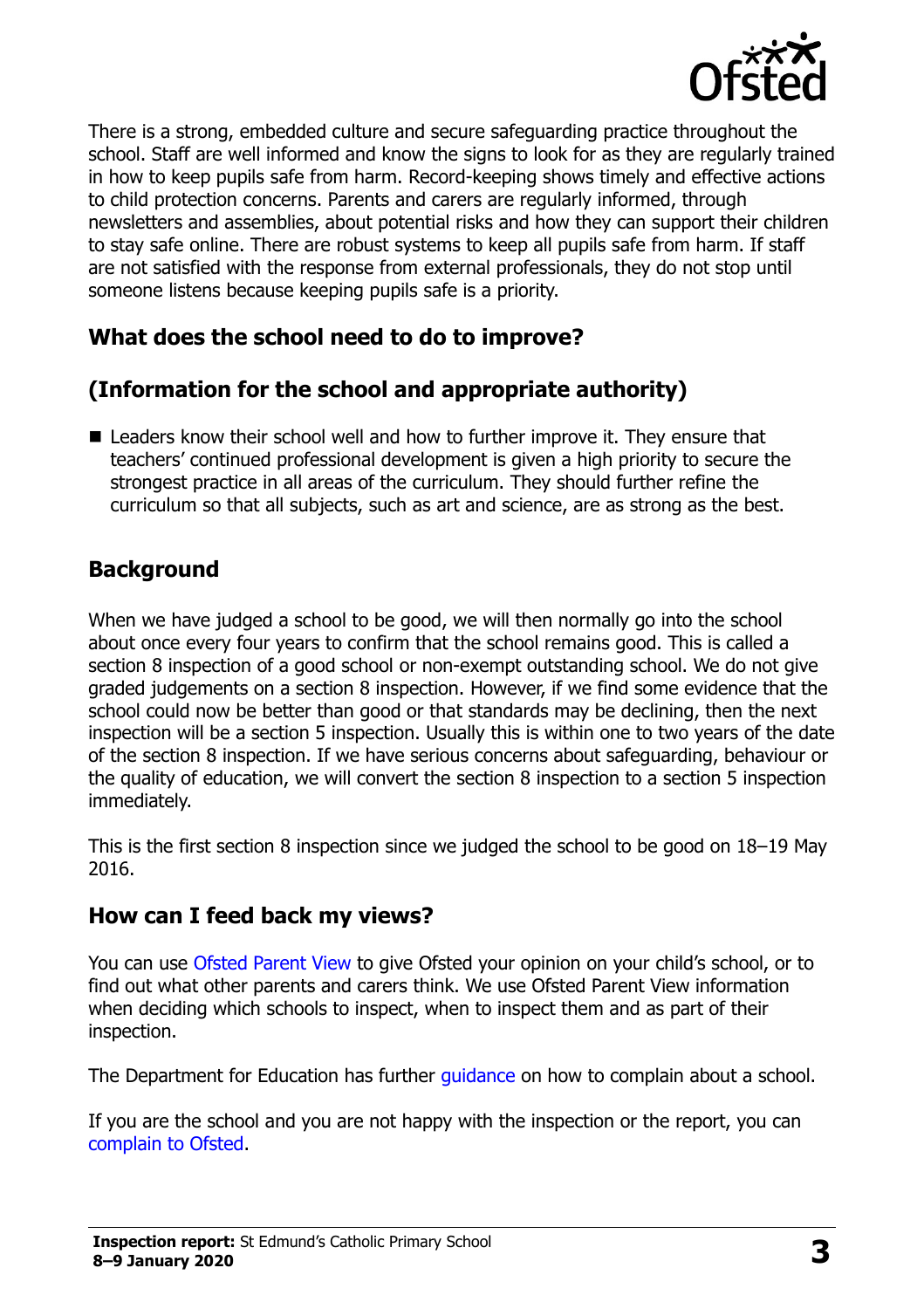

# **Further information**

You can search for [published performance information](http://www.compare-school-performance.service.gov.uk/) about the school.

In the report, '[disadvantaged pupils](http://www.gov.uk/guidance/pupil-premium-information-for-schools-and-alternative-provision-settings)' refers to those pupils who attract government pupil premium funding: pupils claiming free school meals at any point in the last six years and pupils in care or who left care through adoption or another formal route.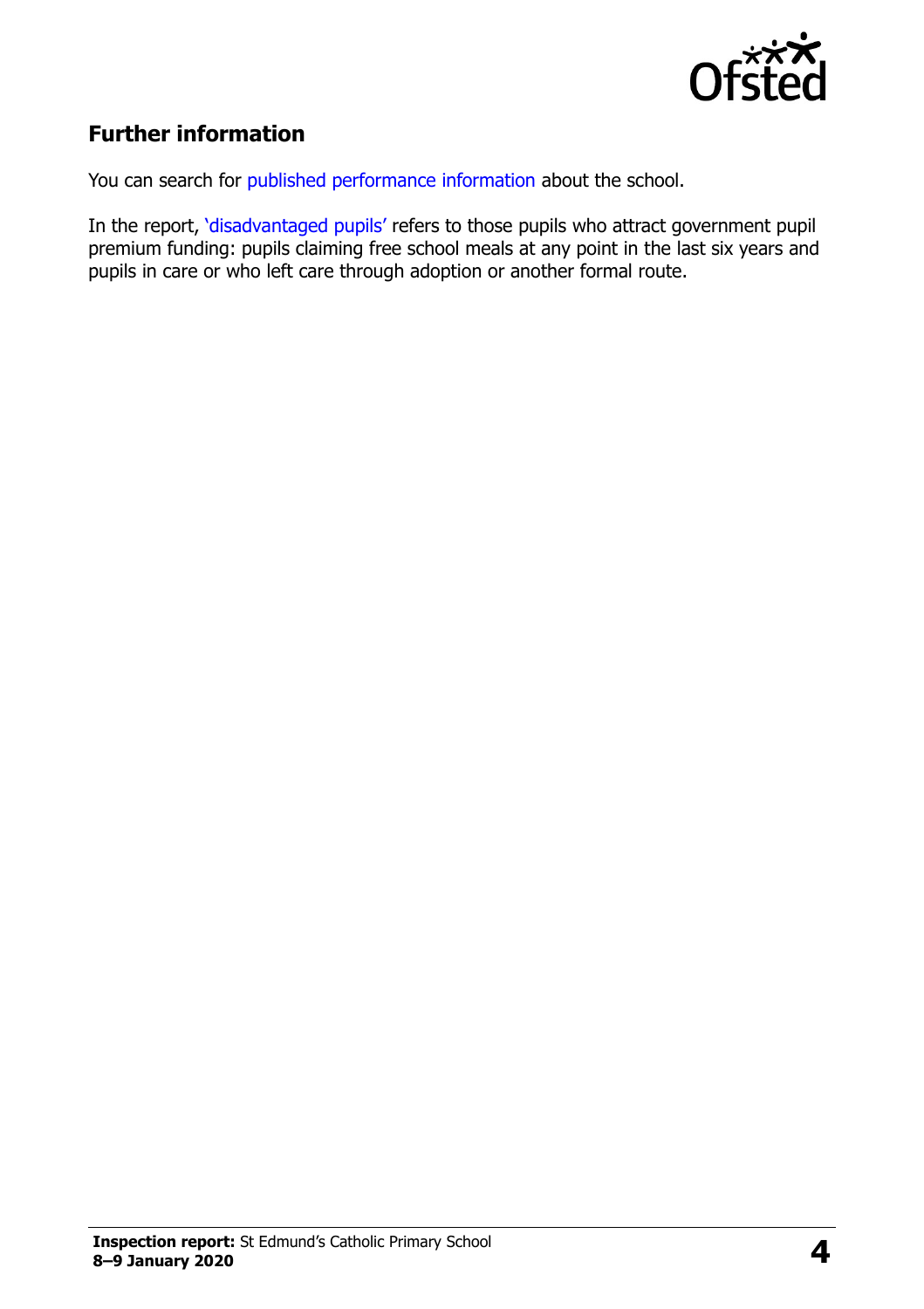

## **School details**

| Unique reference number             | 123225                        |
|-------------------------------------|-------------------------------|
| Local authority                     | Oxfordshire                   |
| <b>Inspection number</b>            | 10122269                      |
| <b>Type of school</b>               | Primary                       |
| <b>School category</b>              | Voluntary aided               |
| Age range of pupils                 | 3 to 11                       |
| <b>Gender of pupils</b>             | Mixed                         |
| Number of pupils on the school roll | 205                           |
| <b>Appropriate authority</b>        | The governing body            |
| <b>Chair of governing body</b>      | Debbie Brooks                 |
| <b>Headteacher</b>                  | Maria Delany-White            |
| Website                             | www.st-edmunds-rc.oxon.sch.uk |
| Date of previous inspection         | 18-19 May 2016                |

# **Information about this school**

■ This is a voluntary aided Catholic primary school in Oxfordshire.

#### **Information about this inspection**

- $\blacksquare$  I did deep dives in writing, reading and science. To find out about these subjects, I carried out a number of activities, including: lesson visits; looking at pupils' work; speaking to staff and pupils; and listening to pupils read.
- I reviewed the school's single central record, policies and a wide range of documentation.
- I took account of the 36 responses to the Ofsted Parent View survey and the additional views of parents at the start of the school day.
- $\blacksquare$  I spoke to staff to gather their views of the school and took into account the views of 22 members of staff who responded to Ofsted's staff survey.
- I held telephone calls with representatives from the Catholic diocese and the local authority.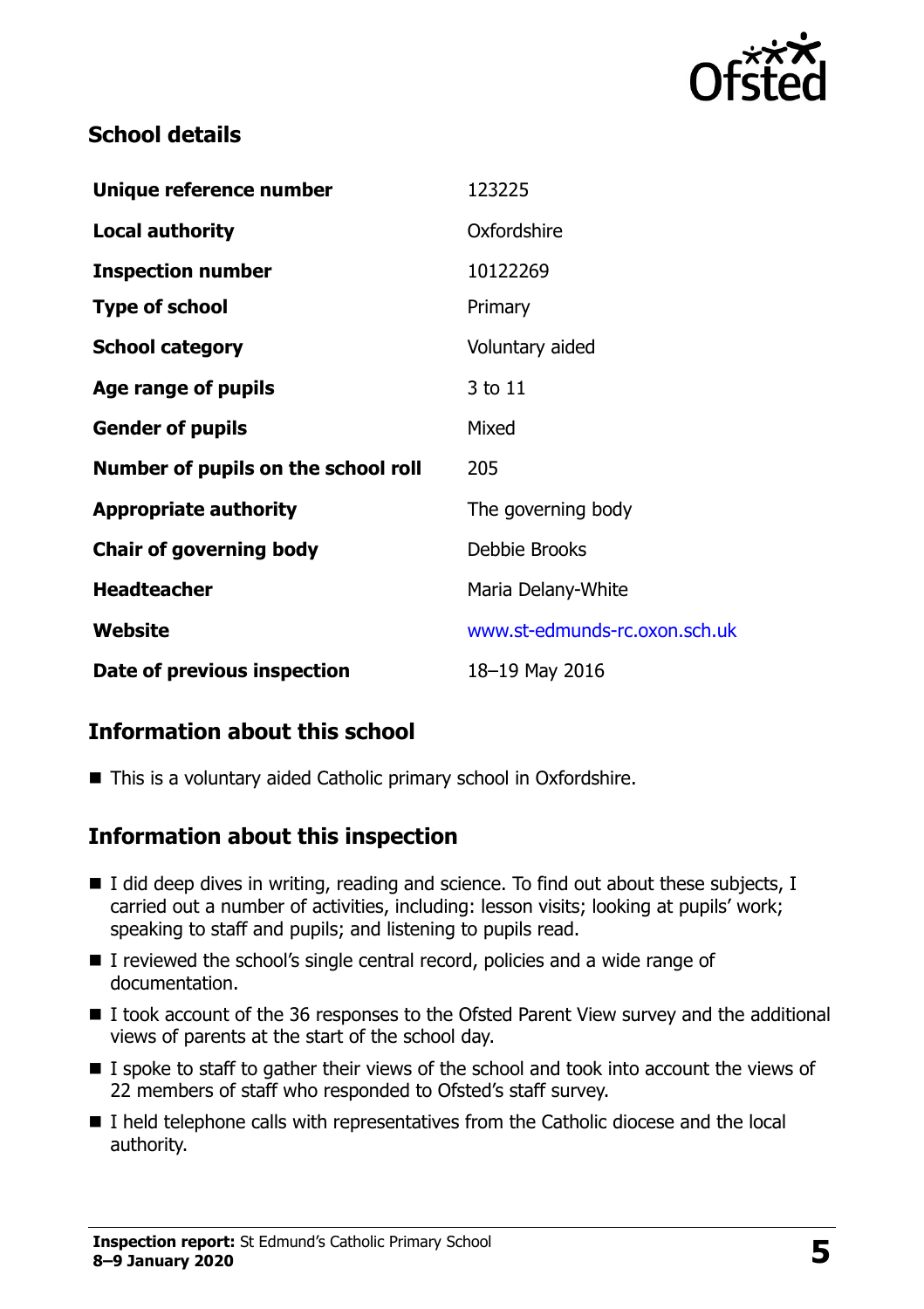

# **Inspection team**

Catherine Davies, lead inspector **Catherine Davies, lead inspector**